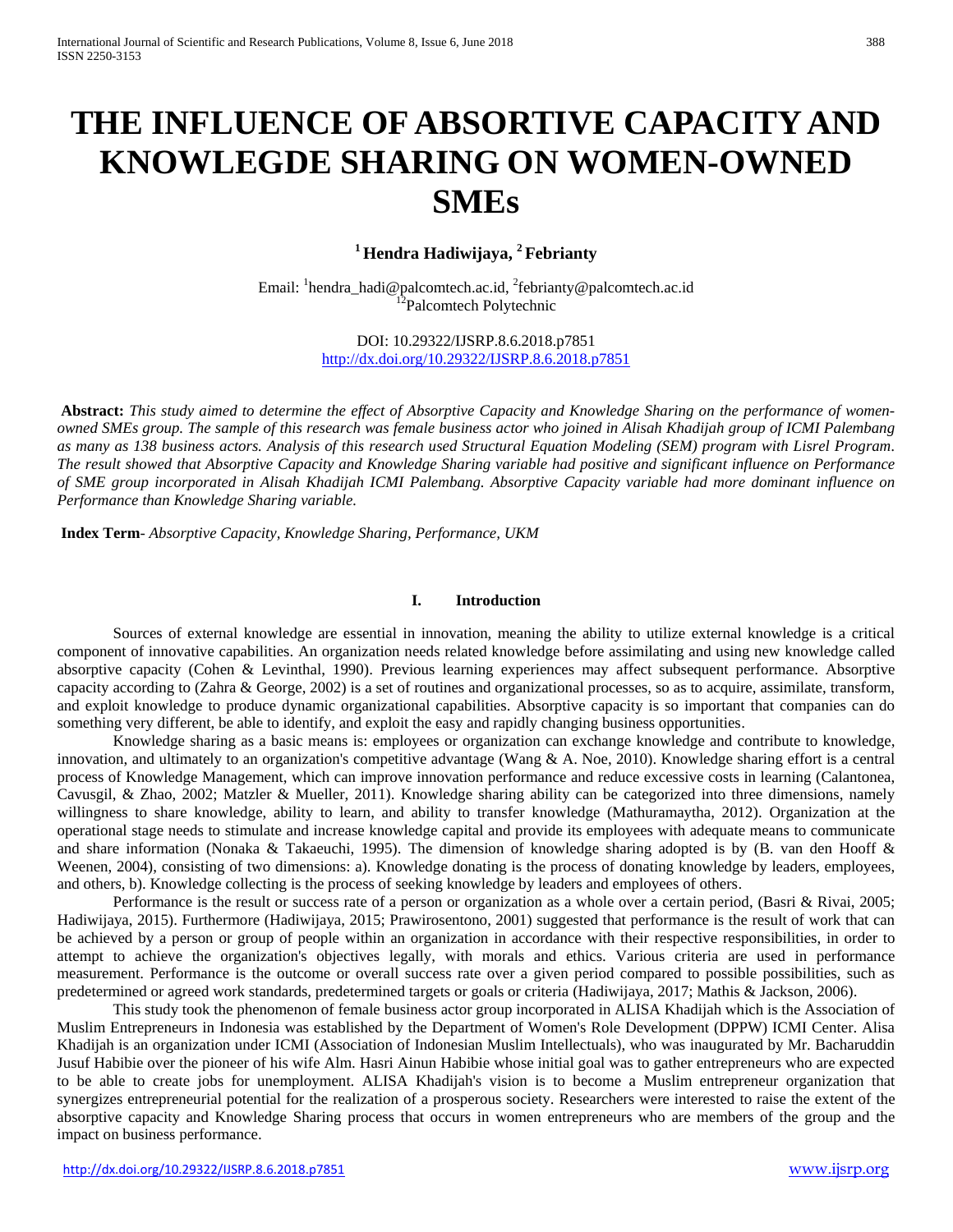The research by (Andrawina, Govindaraju, Samadhi, & Sudirman, 2008) on the Relationship between Knowledge Sharing Capability, Absorptive Capacity, and Formal Mechanism: Case Study of Information and Communication Technology Industry in Indonesia. The results showed that knowledge sharing capability had a significant effect on potential absorptive capacity, the ability of companies to acquire and assimilate significantly influence the ability to transform and exploit knowledge. The relationship between potential absorptive capacity and realized absorptive capacity was moderated by formal mechanisms. Another study that discusses the benefits of action groups on improving the performance of SMEs was performed by (Febrianty & Divianto, 2017) entitled "The Influence Of Entrepreneurial Action Group On The SMEs Performance Through Internalization Of Quadruple Helix Innovation Role". The findings reveal that: a. There is a significant influence of Entrepreneurial Action Group on Creative Economybased SMEs Performance, b. There is a significant influence of Entrepreneurial Action Group over the Creative Economy-Based Internalization of Quadruple Helix Innovation Role, c. There is no influence of the Internalization of Quadruple Helix Innovation Role on Creative Economy-SMEs performance, d. There is a significant influence of Entrepreneurial Action Group and Internalization of Quadruple Helix Innovation Role on Creative Economy-Based SMEs performance. Increasing the performance of SMEs can be achieved by the implementation of coopetition, such as the results of research by (Febrianty, 2017) on the interests of SMEs in Choice for Application of Coopetition Strategy (Case Study: SMEs in Palembang City). The results showed there was a significant positive influence of attitudes, trust belief, and perceived risks simultaneously on the interest of choice for the implementation of coopetition strategy in SMEs in Palembang.

Based on the above description, the questions to be discussed are: how is the influence of Absorptive Capacity and Knowledge Sharing on the performance of women-owned SMEs group?

#### **II. Literature Review**

The concept of absorptive capacity was first introduced by Cohen and Levinthal (1990), they defined it as a company's ability to identify, assimilate, and exploit knowledge. Zahra and George (2002) reconceptualized absorptive capacity by proposing four dimensions: the ability to acquire, assimilate, transform, and exploit knowledge. Where 1. Acquisition is the intensity of business and the speed of business actors in identifying and acquiring the knowledge needed for their operations activities sourced from the external environment, 2. Assimilation is the ability of business actors in assessing previous knowledge that has been owned, synthesize knowledge, and combine knowledge gained from external sources. 3. Transformation is the ability of business actors to develop and improve routines that facilitate the incorporation of existing knowledge with newly acquired knowledge, and 4. Exploitation is the ability of business actors to improve, extend, and elevate existing competencies/create new ones by combining knowledge obtained.

The absorptive capacity concept used in this study refers to Zahra and George (2002), which includes two things: potential absorptive capacity consists of the ability to acquire and assimilate and realize absorptive capacity consists of the ability to transform and exploit knowledge.

Hooff & Ridder (2004) defined that knowledge sharing is the process by which individuals exchange their knowledge (tacit knowledge and explicit knowledge). This definition implies that any knowledge sharing behavior consisting of donating knowledge and collecting knowledge. Donating knowledge is a behavior of communicating the intellectual capital that one possesses to another while collecting knowledge is an individual's behavior to consult with other individuals about their own intellectual capital. Both of these behaviors have different properties and can have different effects/outcomes. Hooff and Weenen (2004) defined knowledge sharing as an activity of individuals to exchange personal intellectual capital.

#### **III. Method**

#### **3.1. Research Population and Sample**

The population in this study were Small and Medium Enterprises (SMEs) who are incorporated in Alisah Khadijah ICMI group of Palembang City of 209 business actors, all of whom are women. Due to the researcher's limitations, this study cannot be conducted on all populations, but some of the population represent it. Selection of respondents used Proportional Random Sampling method. By using the Slovin formula approach, (Umar, 2008):

$$
n = \frac{N}{1 + Ne^2}
$$

Where : n : Sample size

N : Population Size

e : Percentage of inaccuracy due to sampling error.

Where research data  $N = 209$  e = 5%

So the minimum number of sample that was taken: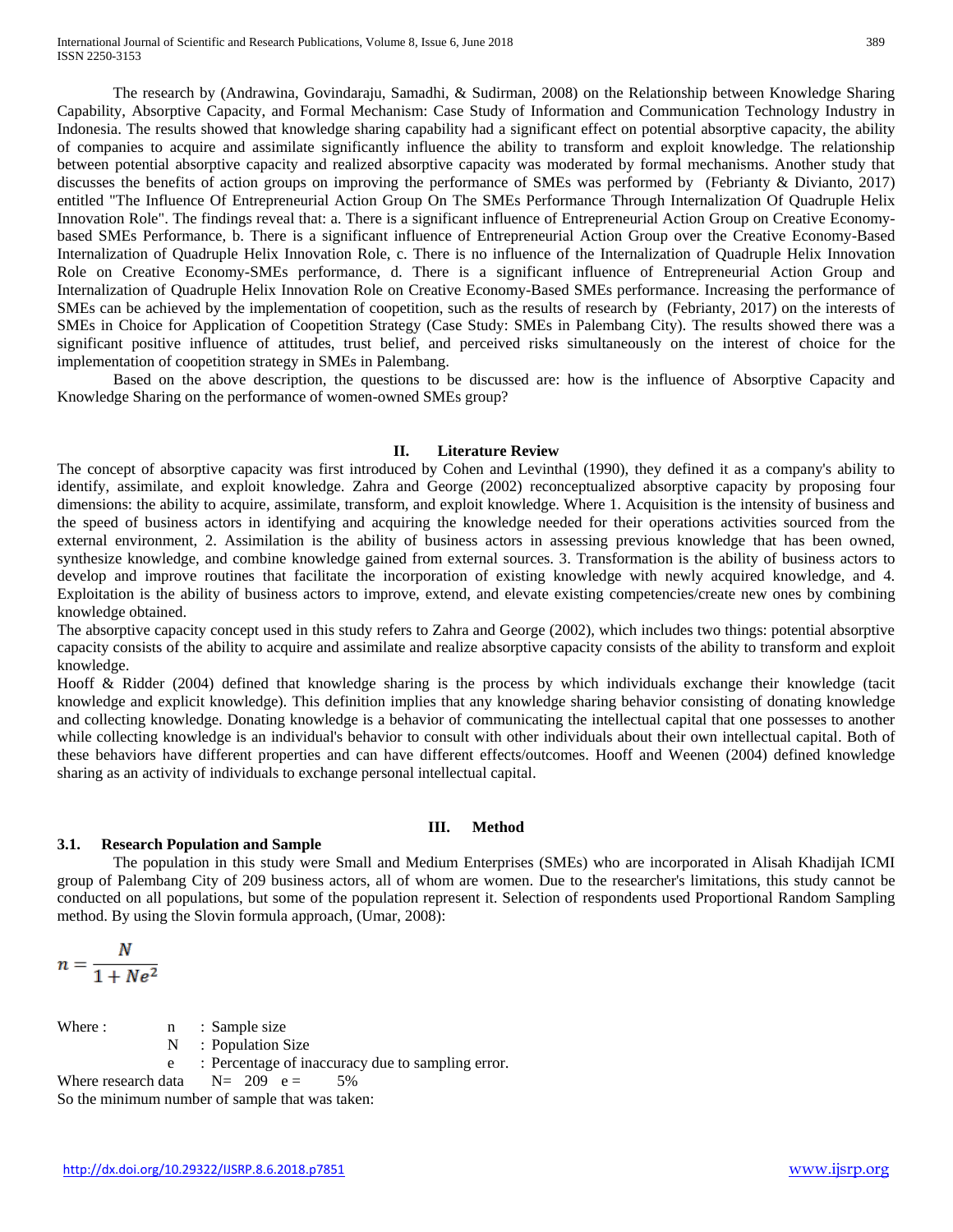$$
n = \frac{209}{1 + 102(0.05)^2}
$$
  
n = 137,27 = 138 sample

# **3.2.** *Structural Equation Modelling* **(SEM) Analysis**

The analysis of this research used Structural Equation Modeling (SEM) program, which is operated through Lisrel Program. Another advantage of the SEM method is to simultaneously analyze multivariant. While the purpose of multivariate use is to expand the ability, in explaining the research and statistical efficiency (Ferdinand, A., 2005). The structural equation is expressed as follows:

Endogenous Variable = Exogenous Variable + Endogenous Variable + Error

The goodness of fit index in this research by using SEM analysis method is as follows:

|                  | Table1. Goodness of Fit Index |                      |                 |  |  |  |
|------------------|-------------------------------|----------------------|-----------------|--|--|--|
| N <sub>0</sub>   | <b>Goodness of Fit Index</b>  | <b>Cut off Value</b> | <b>Criteria</b> |  |  |  |
|                  | Chi-Square                    | $.df$                | Good Fit        |  |  |  |
| 1.               | Probability                   | > 0.05               | Marginal fit    |  |  |  |
|                  |                               | $0.01 - 0.05$        |                 |  |  |  |
| 2.               | <b>RMSEA</b>                  | 0.08<                | Good Fit        |  |  |  |
|                  |                               | $0.08 - 0.10$        | Marginal Fit    |  |  |  |
| 3.               | <b>NFI</b>                    | > 0.90               | Good Fit        |  |  |  |
|                  |                               | $0.80 - 0.89$        | Marginal Fit    |  |  |  |
| $\overline{4}$ . | <b>NNFI</b>                   | > 0.90               | Good Fit        |  |  |  |
|                  |                               | $0.80 - 0.89$        | Marginal Fit    |  |  |  |
| 5.               | <b>CFI</b>                    | > 0.90               | Good Fit        |  |  |  |
|                  |                               | $0.80 - 0.89$        | Marginal Fit    |  |  |  |
| 6.               | IFI                           | $\geq 0.90$          | Good Fit        |  |  |  |
|                  |                               | $0.80 - 0.89$        | Marginal Fit    |  |  |  |
| 7.               | <b>GFI</b>                    | $\geq 0.90$          | Good Fit        |  |  |  |
|                  |                               | $0.80 - 0.89$        | Marginal Fit    |  |  |  |
| 8.               | AGFI                          | $\geq 0.90$          | Good Fit        |  |  |  |
|                  |                               | $0.80 - 0.89$        | Marginal Fit    |  |  |  |

Source: (Ferdinand, A., 2005)

# **IV. Result and Discussion**

#### **4.1.** *Confirmatory Factor Analysis* **(CFA)**

Confirmatory factor analysis (CFA) is designed to test the unidimensionality of a theoretical construct. This analysis is also often called to test the validity of a theoretical construct. To test the dimensional validity of the constructs in this study is performed by looking at the value of standard load factor of each indicator in the whole model (Full Model). The indicator is valid if it has a standard load factor which the value is greater than 0.5 and the level of received reliability is if the value of Construct Reliability  $\geq$ 0.7.

#### **a).** *Confirmatory Factor Analysis* **(CFA) of Exogenous Constructs**

Model measurements to test the validity of latent construct indicators were performed by looking at the standard load factor values of each indicator in the model. The CFA Model of Exogenous Constructs can be seen in Figure 1.: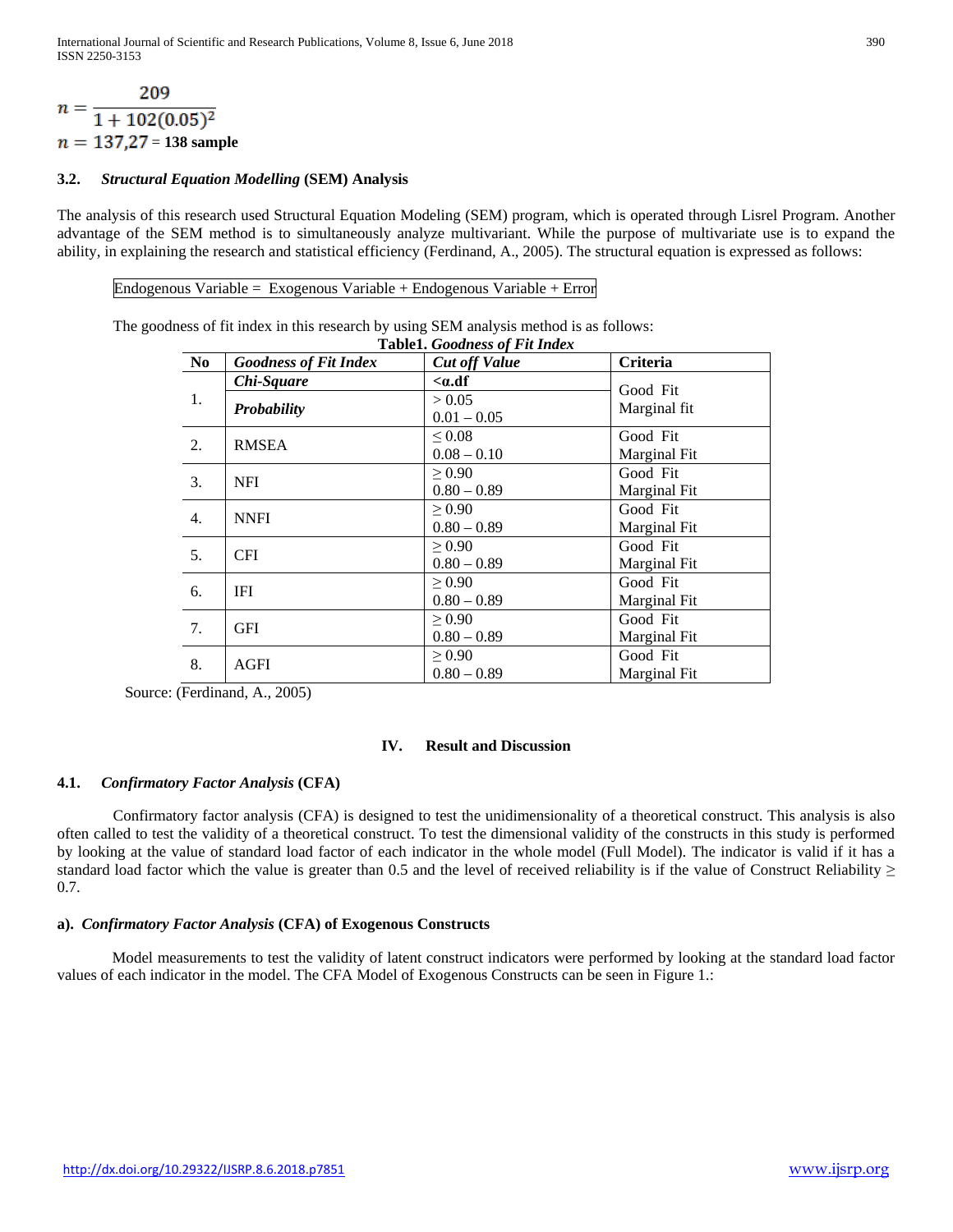

#### **Figure 1. Model\_1 CFA Exogenous Construct**

Figure 1. shows the path diagram in CFA exogenous constructs model still had loading factor value less than 0.5, which is absorptive capacity variable (AC) on AC2, AC5, AC6 and AC7 indicator while Knowledge sharing (KS) on KS1, KS6, and KS7, meaning that the indicators were not yet valid and must be rejected, so that it was obtained Model\_2 CFA Exogenous Constructs:



**Figure 2. Model\_2 CFA Exogenous Construct**

Figure 2. shows the path diagram in Model\_2 CFA Exogenous constructs which still had load factor value less than 0.5, which is the Absorptive capacity (AC) variable on the AC1 indicator, the indicator was still not valid and must be rejected, so that it was obtained Model\_3 CFA Construct Exogenous:



**Figure 3. Model\_3 CFA Exogenous Construct**

Figure 3. indicates that the Model\_3 CFA Exogenous Construct had no loading factor value less than 0.5 so that all the indicators on the variable Exogenous Absorptive capacity (AC) and Knowledge Sharing (KS) variables have been valid. The results of reliability calculations with Construct Reliability of Confirmatory Factor Analysis (Confirmatory Factor Analysis/CFA of endogenous variables) can be seen in Table 2.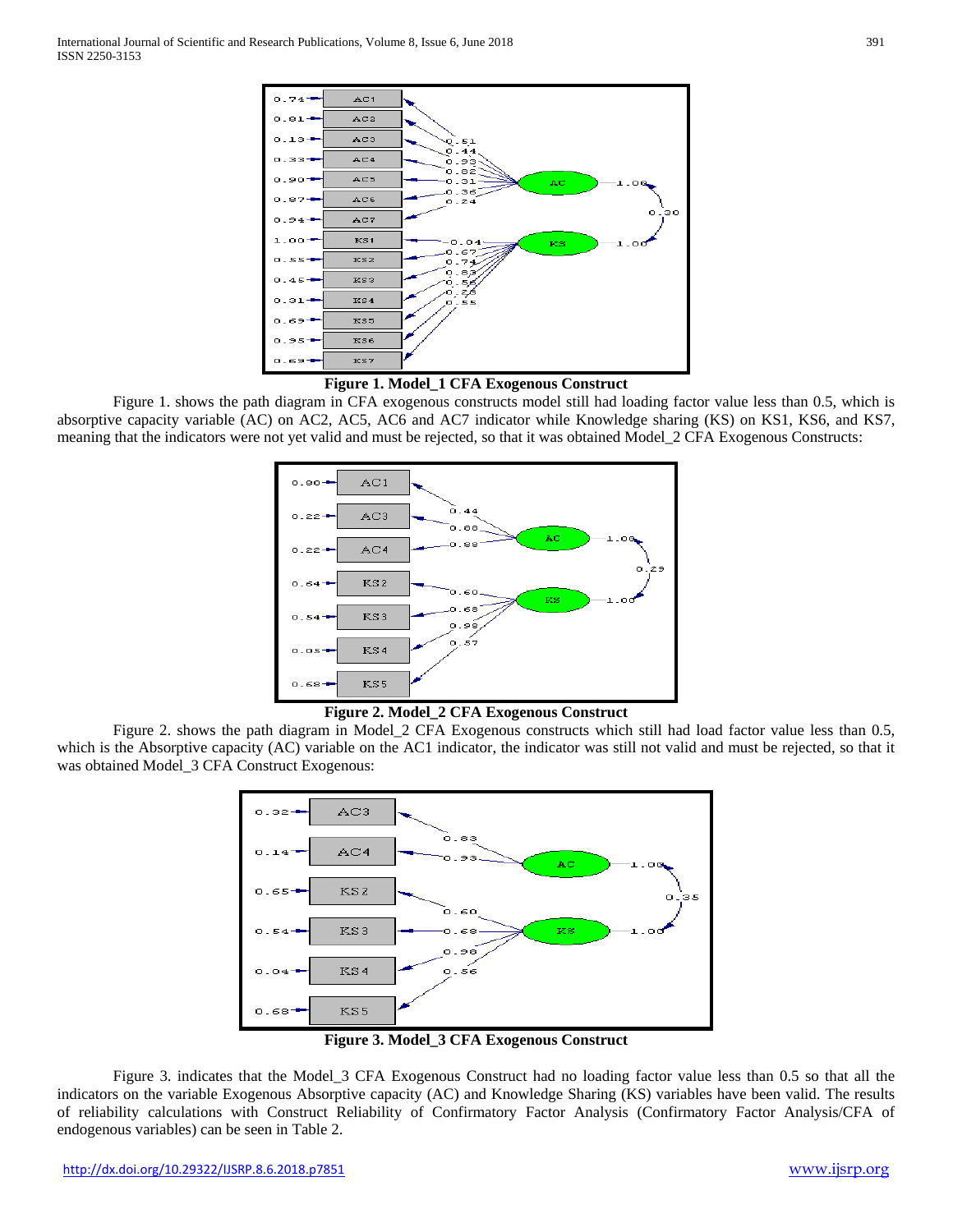International Journal of Scientific and Research Publications, Volume 8, Issue 6, June 2018 392 ISSN 2250-3153

| Table 2. Vanuity and Renability Test of Absorptive Capacity and Knowledge Sharing Variables |                 |      |                       |                                                           |  |
|---------------------------------------------------------------------------------------------|-----------------|------|-----------------------|-----------------------------------------------------------|--|
| <b>Dimension</b>                                                                            | Indicator       | λ    | Error = $1-\lambda^2$ | $CR = (\sum \lambda)^2 / ((\sum \lambda)^2 + \sum Error)$ |  |
| <b>Absorptive Capacity</b>                                                                  | AC3             | 0.83 | 0.32                  |                                                           |  |
| (AC)                                                                                        | AC4             | 0.93 | 0.14                  | 0.871                                                     |  |
|                                                                                             | KS <sub>2</sub> | 0.60 | 0.65                  |                                                           |  |
| <b>Knowledge Sharing</b>                                                                    | KS3             | 0.68 | 0.54                  |                                                           |  |
| <b>(KS)</b>                                                                                 | KS4             | 0.98 | 0.04                  | 0.806                                                     |  |
|                                                                                             | KS5             | 0.56 | 0.68                  |                                                           |  |
|                                                                                             |                 |      |                       |                                                           |  |

| Table 2. Validity and Reliability Test of Absorptive Capacity and Knowledge Sharing Variables |  |  |  |  |
|-----------------------------------------------------------------------------------------------|--|--|--|--|
|-----------------------------------------------------------------------------------------------|--|--|--|--|

Based on Table 2 it shows that the Construct Reliability (CR) value of all exogenous constructs was above 0.7. Thus, it can be concluded that all dimensions and variables of research in Full Model have good reliability and validity.

#### **b). Confirmatory Factor Analysis (CFA) of Endogenous Construct**

CFA Model of Endogenous Construct can be seen in Figure 4:



**Figure 4. Model\_1 CFA Endogenous Construct**

Based on Figure 4, it indicates that in Model\_1CFA Endogenous Construct, there was no loading factor value which is less than 0.5, so the indicator on the Endogenous variable has already been validated. The results of reliability calculations with Construct Reliability of Confirmatory Factor Analysis/CFA endogenous variables can be seen in Table 3.

| There of $\alpha$ and $\alpha$ and $\alpha$ are $\alpha$ and $\alpha$ and $\alpha$ are $\alpha$ and $\alpha$ and $\alpha$ |                  |           |                       |                                                                      |  |
|---------------------------------------------------------------------------------------------------------------------------|------------------|-----------|-----------------------|----------------------------------------------------------------------|--|
| <b>Dimensi</b>                                                                                                            | <b>Indicator</b> | $\lambda$ | Error = $1-\lambda^2$ | CR= $(\Sigma \lambda)^2/ ((\Sigma \lambda)^2 + \Sigma \text{Error})$ |  |
|                                                                                                                           | P <sub>1</sub>   | 0.69      | 0.52                  |                                                                      |  |
|                                                                                                                           | P <sub>2</sub>   | 0.77      | 0.41                  |                                                                      |  |
|                                                                                                                           | P <sub>3</sub>   | 0.62      | 0.62                  |                                                                      |  |
| <b>Performance</b>                                                                                                        | <b>P4</b>        | 1.00      | 0.00                  | 0.921                                                                |  |
|                                                                                                                           | P <sub>5</sub>   | 0.64      | 0.59                  |                                                                      |  |
|                                                                                                                           | <b>P6</b>        | 0.76      | 0.43                  |                                                                      |  |
|                                                                                                                           | P7               | 1.00      | 0.00                  |                                                                      |  |

|  | Table 3. Validity and Reliability Test of Performance Variable |  |
|--|----------------------------------------------------------------|--|

Based on Figure 4. and Table 3, it indicates that in Model\_1 CFA Endogenous Construct there was no loading factor value which is less than 0.5, indicating that all indicators on the endogenous variable (Performance) have been valid. While the value of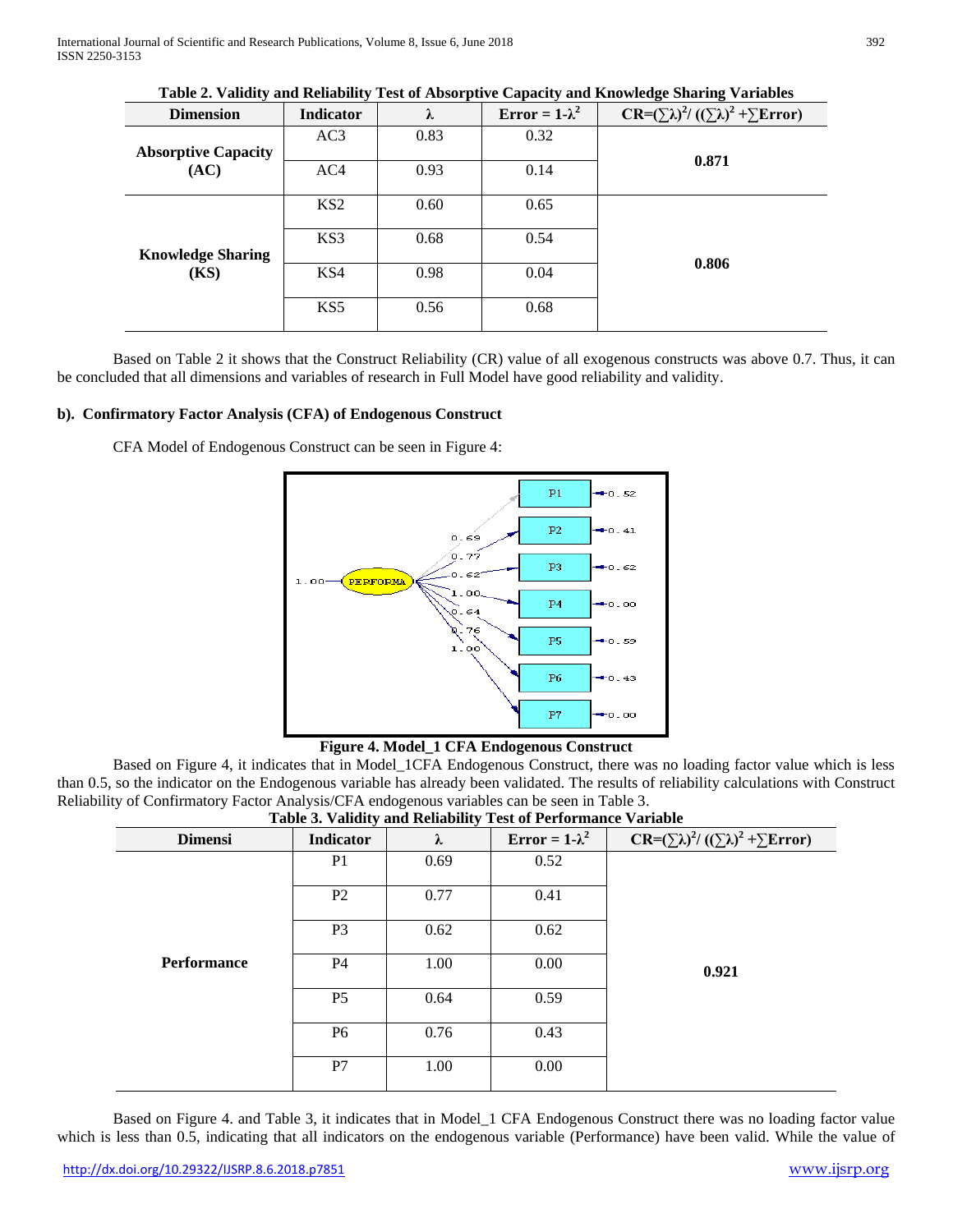Construct Reliability (CR) on Performance variables shows that of all exogenous constructs> 0.7. Thus it can be concluded that all dimensions and variables Performance research in Full Model has good reliability.

# **4.2.** *Structural Equation Modelling* **(SEM) Analysis**

Analysis of Structural Equation Modeling (SEM) in full model in testing the feasibility of the overall model was performed by observing the Goodness of Fit results that refer to the fit model criteria contained in Table 4. Goodness of Fit Index:

**Table 4.** *Goodness of Fit Index*

|                | Lable 4. Goballess of Fu Halex         |        |                      |                     |                    |  |  |
|----------------|----------------------------------------|--------|----------------------|---------------------|--------------------|--|--|
| N <sub>0</sub> | <b>Goodness of Fit</b><br><b>Index</b> | Value  | <b>Cut off Value</b> | Criteria            | <b>Information</b> |  |  |
|                | Chi-Square                             | 320.46 | $.df$                | Good Fit            |                    |  |  |
| 1.             | Probability                            | 0.015  | > 0.05               | Marginal fit        | Good Fit           |  |  |
|                |                                        |        | $0.01 - 0.05$        |                     |                    |  |  |
| 2.             | <b>RMSEA</b>                           | 0.019  | $\leq 0.08$          | Good Fit            | Good Fit           |  |  |
|                |                                        |        | $0.08 - 0.10$        | Marginal Fit        |                    |  |  |
|                | <b>NFI</b>                             |        | > 0.90               | Good Fit            | Good Fit           |  |  |
| 3.             |                                        | 0.92   | $0.80 - 0.89$        | Marginal Fit        |                    |  |  |
|                | <b>NNFI</b>                            |        | $\geq 0.90$          | Good Fit            |                    |  |  |
| 4.             |                                        | 0.90   | $0.80 - 0.89$        | Marginal Fit        | Good Fit           |  |  |
| 5.             | <b>CFI</b>                             | 0.95   | > 0.90               | Good Fit            | Good Fit           |  |  |
|                |                                        |        | $0.80 - 0.89$        | <b>Marginal Fit</b> |                    |  |  |
| 6.             | IFI                                    | 0.92   | > 0.90               | Good Fit            | Good Fit           |  |  |
|                |                                        |        | $0.80 - 0.89$        | Marginal Fit        |                    |  |  |
| 7.             | <b>GFI</b>                             |        | $\geq 0.90$          | Good Fit            |                    |  |  |
|                |                                        | 0.90   | $0.80 - 0.89$        | Marginal Fit        | Good Fit           |  |  |
| 8.             | <b>AGFI</b>                            | 0.96   | $\geq 0.90$          | Good Fit            | Good Fit           |  |  |
|                |                                        |        | $0.80 - 0.89$        | Marginal Fit        |                    |  |  |

Based on Table 4. Goodness of Fit Index and the results of the analysis show that the overall model is good, so it can be continued in Absorptive Capacity Influence Analysis (AC) and Knowledge Sharing (KS) on SMEs performance with female business actors.

# **4.3. Inferential Statistic : SEM**

This analysis was used to test the research hypothesis that had been determined by using the sample data obtained. The Inferential Statistics Method used in the analysis of this research data was SEM. The data obtained and the respondents used as the research samples through the distributed questionnaires would be analyzed by using SEM with Lisrel 8.70 program in obtaining the result of the path diagram and printed output. The output contained in the path diagram will inform the standardized solution which shows the loading factor, the value of the variance error indicating the error measurement parameter estimation, the standard error value that will be used to divide the parameter estimation value so that the obtained t-value and t-value indicate a significance.



 **Figure 5.The Predicted Results of Full Model based on t-value**

Based on Figure 5. it can be seen that the parameters in the Full Model were significant (the t-count value greater than 1.96), ie Absorptive Capacity (AC) on Performance and Knowledge Sharing (KS) on the Performance of Women-owned SMEs group incorporated in Alisah Khadijah ICMI Palembang, at the 0.05% level. The result of full model SEM analysis based on loading standard is shown in Figure 6: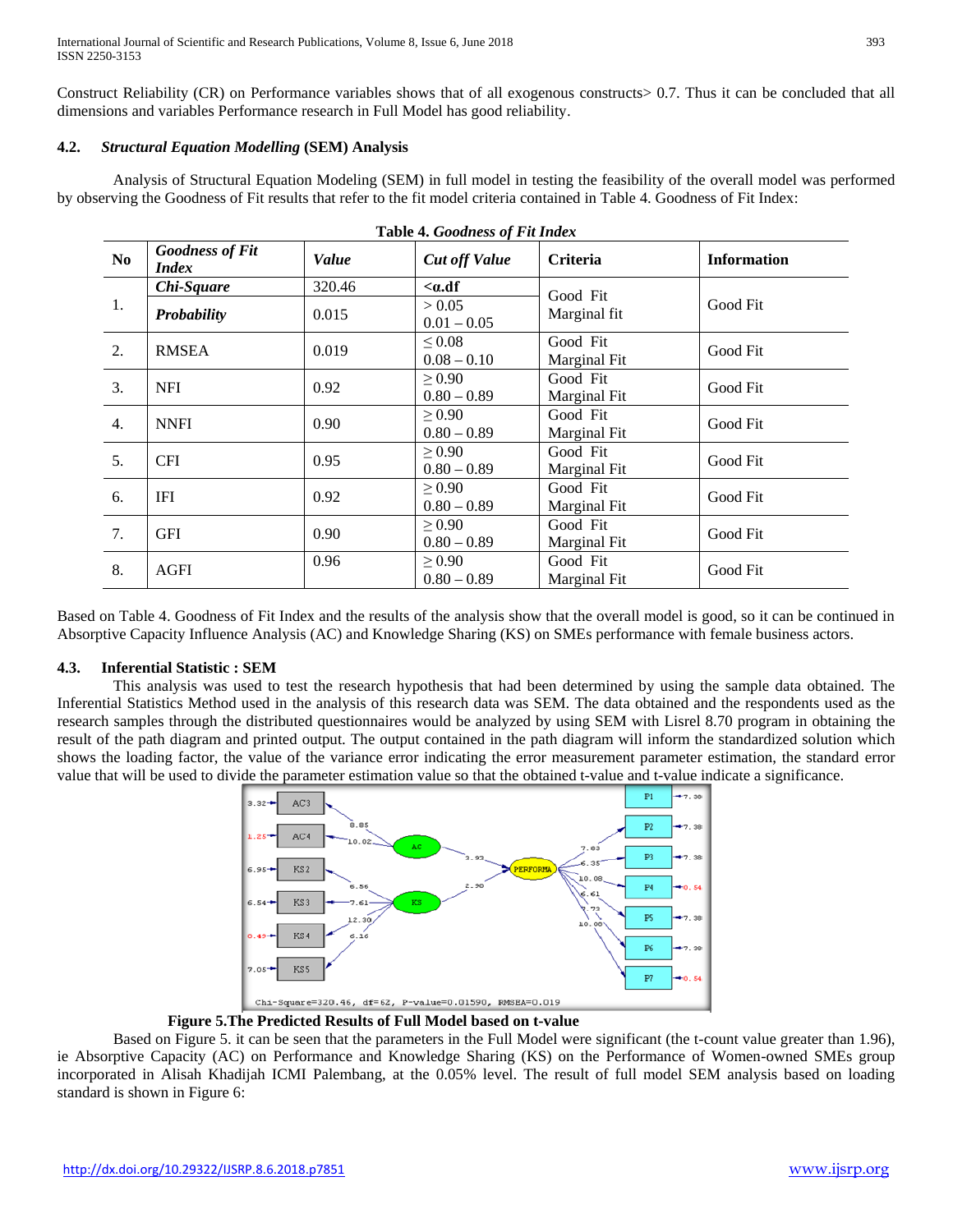

**Figure 6.Basic Model Standardized Solution**

Based on the above loading standard results, the following structural equation is obtained:

#### **Structural Equation**:

#### **PERFORMANCE = 0.41\*AC + 0.28\*KS**

Based on the structural model can be explained that Absorptive Capacity (AC) to Performance of women-owned SMEs group incorporated in Alisah Khadijah ICMI Palembang was 0.41, and Knowledge Sharing (KS) to Performance of women-owned SMEs group incorporated in Alisah Khadijah ICMI Palembang was equal to 0.28.





Based on the results of hypothesis testing that has been performed, the researchers proved a significant relationship on the level of 95% confidence with t-values> 1.96. Generally the results of hypothesis testing and estimation as in the following table:

| Table 5. Hypothesis Test |           |  |       |  |
|--------------------------|-----------|--|-------|--|
|                          | $+$ nahia |  | Ectim |  |

| <b>Hypothesis</b> | Path                         | t-value | <b>Estimation</b> | <b>Result</b> |
|-------------------|------------------------------|---------|-------------------|---------------|
| H                 | $AC \rightarrow$ Performance | 3.93    | 0.41              | Accepted      |
| $H_2$             | $KS \rightarrow$ Performance | 2.90    | 0.28              | Accepted      |

In Hypothesis 1, it can be seen from Table 5 that it was accepted because t-value was 3.93 (95% confidence level)> 1,96 which means there was significant relation between Absorptive Capacity (AC) variable to Performance of women-owned SMEs group incorporated in Alisah Khadijah ICMI Palembang. Estimation value is shown in Table 5 of 0.41 which indicates that the influence of Absorptive Capacity (AC) variable had a positive and significant effect on Performance of women-owned SMEs group incorporated in Alisah Khadijah ICMI Palembang. Absorptive Capacity Process for SMEs Alisah Khadijah ICMI Palembang group also happens well because of the similarity of vision and mission so that the potential absorptive capacity and realized absorptive capacity can work synergistically and structurally. Coupled with the number of programs/business development activities that have been run or will be performed by Alisah Khadijah ICMI Palembang.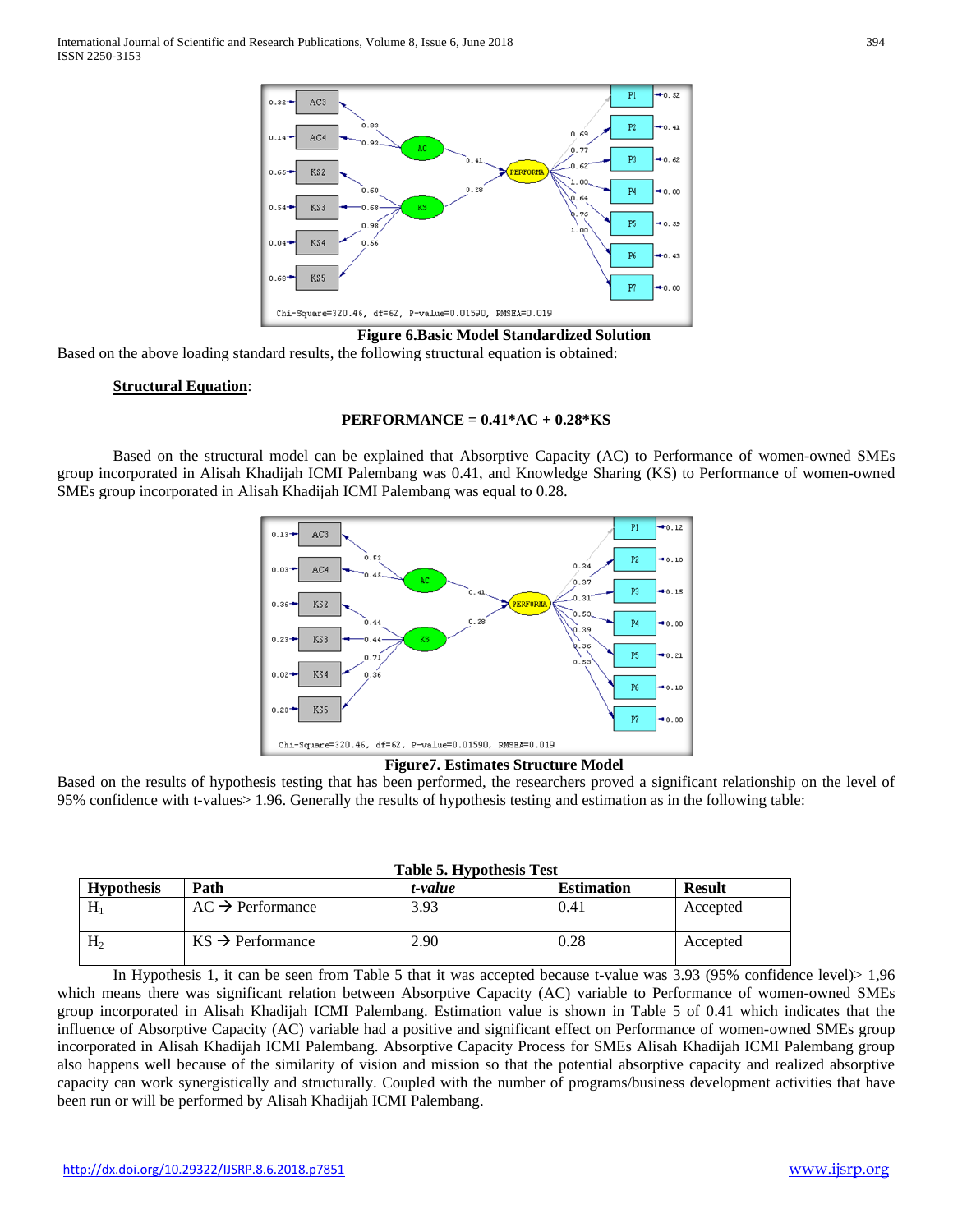In Hypothesis 2, it can be seen from Table 5 that it was accepted because t-value was 2.90 (95% confidence level)> 1.96 which means there was a significant correlation between Knowledge Sharing (KS) variable to Performance of women-owned SMEs group incorporated in Alisah Khadijah ICMI Palembang. The estimated value is shown in Table 5 of 0.28 which indicates that the influence of Knowledge Sharing (KS) variables had a positive and significant effect on the Performance of women-owned SMEs group incorporated in Alisah Khadija ICMI Palembang. Thus, the behavior of knowledge sharing consists of donating knowledge and

collecting knowledge occurs well in the women-owned SMEs group incorporated in Alisah Khadijah ICMI Palembang, which ultimately affects the improvement of business performance. The meetings, training/workshops and business discussions in the Whatsapp group and the telegram and other social media facilities among members of the Alisah Khadijah group of ICMI Palembang facilitate the breadth and depth of knowledge sharing process.

# **V. Conclusion**

Based on the results of this study can be concluded as follows: 1. Absorptive Capacity (AC) and Knowledge Sharing (KS) had positive and significant influence on Performance of women-owned SMEs group incorporated in Alisah Khadijah ICMI Palembang. 2. Absorptive Capacity (AC) variable had more dominant influence on Performance of women-owned SMEs group incorporated in Alisah Khadijah ICMI Palembang compared to Knowledge Sharing (KS) variable. Further research should examine more deeply about the characteristics of women in doing Absorptive Capacity and Knowledge Sharing. In addition, it should include time intervals in the measurement of the influence of Absorptive Capacity and Knowledge Sharing in improving business performance. In addition, longitudinal studies are needed to provide more interesting results for the influence of Absorptive Capacity and Knowledge Sharing on business performance, because Absorptive Capacity and Knowledge Sharing are continuous learning process and declare business performance with quantitative measures of output and/or business turnover.

# **REFERENCES**

- Andrawina, L., Govindaraju, R., Samadhi, T. A., & Sudirman, I. (2008). Hubungan Antara Knowledge Sharing Capability, Absorptive Capacity Dan Mekanisme Formal: Studi Kasus Industri Teknologi Informasi Dan Komunikasi Di Indonesia. *Jurnal Teknik Industri*, *10*(2), 158–170. Retrieved from file:///C:/Users/Acer/Downloads/16983-17584-1-PB.pdf
- Basri, A. F. M., & Rivai, V. (2005). *Perfomance Appraisal*. Jakarta: PT Raja Grafindo Persada.
- Calantonea, R. J., Cavusgil, S. T., & Zhao, Y. (2002). Learning Organization, Firm Innivation Capability and Firm Performance. *Industrial Marketing Management*, *31*(6), 515–524. https://doi.org/10.1016/S0019-8501(01)00203-6
- Cohen, W. M., & Levinthal, D. A. (1990). Absorptive Capacity: A New Perspective on Learning and Innovation. *Administrative Science Quarterly*, *35*(1), 128–152. https://doi.org/10.2307/2393553
- Febrianty. (2017). Minat Pelaku UKM Atas Pilihan Untuk Penerapan Strategi Koopetisi (Studi Kasus : UKM di Kota Palembang). In *Seminar Nasional Teknologi Informasi, Bisnis, dan Desain* (pp. 34–42). Palembang: STMIK – Politeknik PalComTech. Retrieved from http://www.news.palcomtech.com/wp-content/uploads/downloads/2017/08/05\_FEBRIANTY.pdf
- Febrianty, & Divianto. (2017). THE INFLUENCE OF ENTREPRENEURIAL ACTION GROUP ON THE SMES PERFORMANCE THROUGH INTERNALIZATION OF QUADRUPLE HELIX INNOVATION ROLE. *Biotika*, *2*(15), 30–41. Retrieved from https://journal-biotika.com/current-issues/2017-02/article\_07.pdf
- Ferdinand, A., T. (2005). *Structural Equation Modelling*. Semarang, Indonesia: Badan Penerbit Universitas Diponegoro.
- Hadiwijaya, H. (2015). Pengaruh Gaya Kepemimpinan dan Motivasi Terhadap Kinerja Karyawan Pada Unit Usaha Pengembangan dan Lingkungan PT. Perkebunan Mitra Ogan Baturaja. *Jurnal Ekonomi Dan Informasi Akuntansi (Jenius)*, *5*(1), 37–56.
- Hadiwijaya, H. (2017). Analisis Organization Citizenship Behavior (Ocb) Dan Person Organization Fit(Po-Fit) Terhadap Kinerja Karyawan Bagian Non Medis Rumah Sakit Islam Siti Khodijah Palembang. *Jurnal MOTIVASI*, *2*(1), 188–199.
- Hooff, V. D., & Ridder, J. . (2004). Knowledge Sharing in Context: The influence of Organizational Commitment, Communication Climate and CMC use on Knowledge Sharing. *Journal of Knowledge Management*, *11*(1), 13–24.
- Hooff, B. van den, & Weenen, F. de L. van. (2004). Committed to Share: Commitment and CMC Use as Antecedents of Knowledge sharing. *Knowledge and Process Management*, *11*(1), 13–24. https://doi.org/10.1002/kpm.187
- Mathis, R. L., & Jackson, J. H. (2006). *Manajemen Sumber Daya Manusia*. Jakarta: Salemba Empat.
- Mathuramaytha, C. (2012). Developing Knowledge-Sharing Capabilities Influence Innovation Capabilities in Organizations a Theoretical Mode. In *nternational Conference on Education and Management Innovation IPEDR vol.30* (pp. 285–291). Singapore: IACSIT Press.
- Matzler, K., & Mueller, J. (2011). Antecedents of knowledge sharing Examining the influence of learning and performance orientation. *Journal of Economic Psychology*, *32*(3), 317–329.
- Nonaka, I., & Takaeuchi, H. (1995). *The Knowledge-Creating Company*. New York: Oxford University Press.
- Prawirosentono, S. (2001). *Manajemen Operasional : Analisis dan Studi Kasus* (2nd ed.). Jakarta: PT Bumi Aksara.
- Umar, H. (2008). Metode Riset Bisnis. Jakarta: PT Gramedia Pustaka Utama.
- Wang, S., & A. Noe, R. (2010). Knowledge sharing: A review and directions for future research. *Human Resource Management*